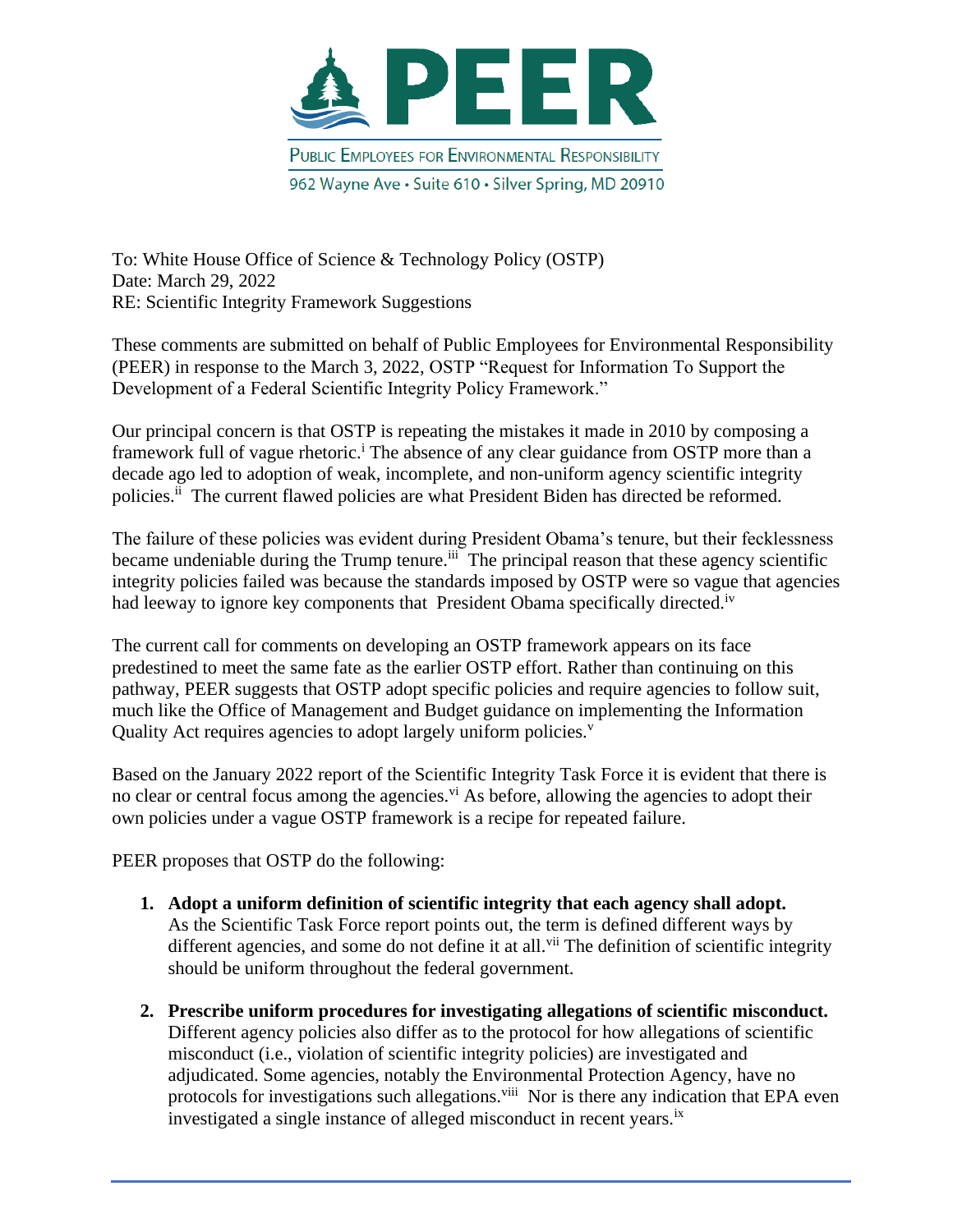At a minimum these policies should include:

### *a. Appeal from dismissal*

Several agencies, notably the Department of the Interior, have refused to pursue allegations of misconduct by finding that they do not merit investigation.<sup> $x$ </sup> These determinations can, in essence, nullify the agency scientific integrity policy by preventing any review of alleged misconduct. There should be an appeal mechanism to the director of the agency, with a decision that is posted on the agency website, to ensure maximum transparency.

# *b. Independent scientific integrity officers*

To prevent pro-agency bias, scientific integrity officers should not hold other management responsibilities in their agency. The appointment of scientific integrity officers should be for a fixed term, with a preference for reliance upon appointments from academia or retired annuitants so that their professional path is insulated from the consequences of making rulings against their appointing agency.<sup>xi</sup>

## *c. Independent investigative panels*

As with agencies such as the National Oceanic and Atmospheric Administration, nonfrivolous complaints are reviewed by independent panels. If agency policies are relatively uniform, these panels could be made up of officials from different agencies.

# *d. Published findings*

The investigative reports of the independent review panels should be published by the agency with minimal redactions to protect the identities of witnesses.

## **3. Require punishment of violators.**

Many of the scientific integrity policies are completely divorced from the civil service disciplinary system. That has meant federal managers who violate scientific integrity polices can do so with impunity, as their actions trigger no adverse consequences.

This disconnect is illustrated by recent remarks from Francesca Grifo, EPA's Scientific Integrity Officer, who replied when asked by a reporter what action would be taken against managers who improperly altered scientific assessments:

"We're not playing a blame game. The way our scientific integrity policy is written is that specific disciplinary accountability is not in our lane. So, our work is to figure out what happened and safeguard the science."<sup>xii</sup>

Left unanswered is how EPA can "safeguard the science" if those who compromise or suppress the science can do so – and continue to do so – without any sanction.

The disconnect is also reflected by the fact that many agencies do not include scientific misconduct within their official table of penalties, which outline the suggested penalties (usually for both first and repeat offenses) on a wide range of misconduct, ranging from unexcused absences, to theft, to violent behavior. $\frac{x}{i}$  This gap suggests agency leadership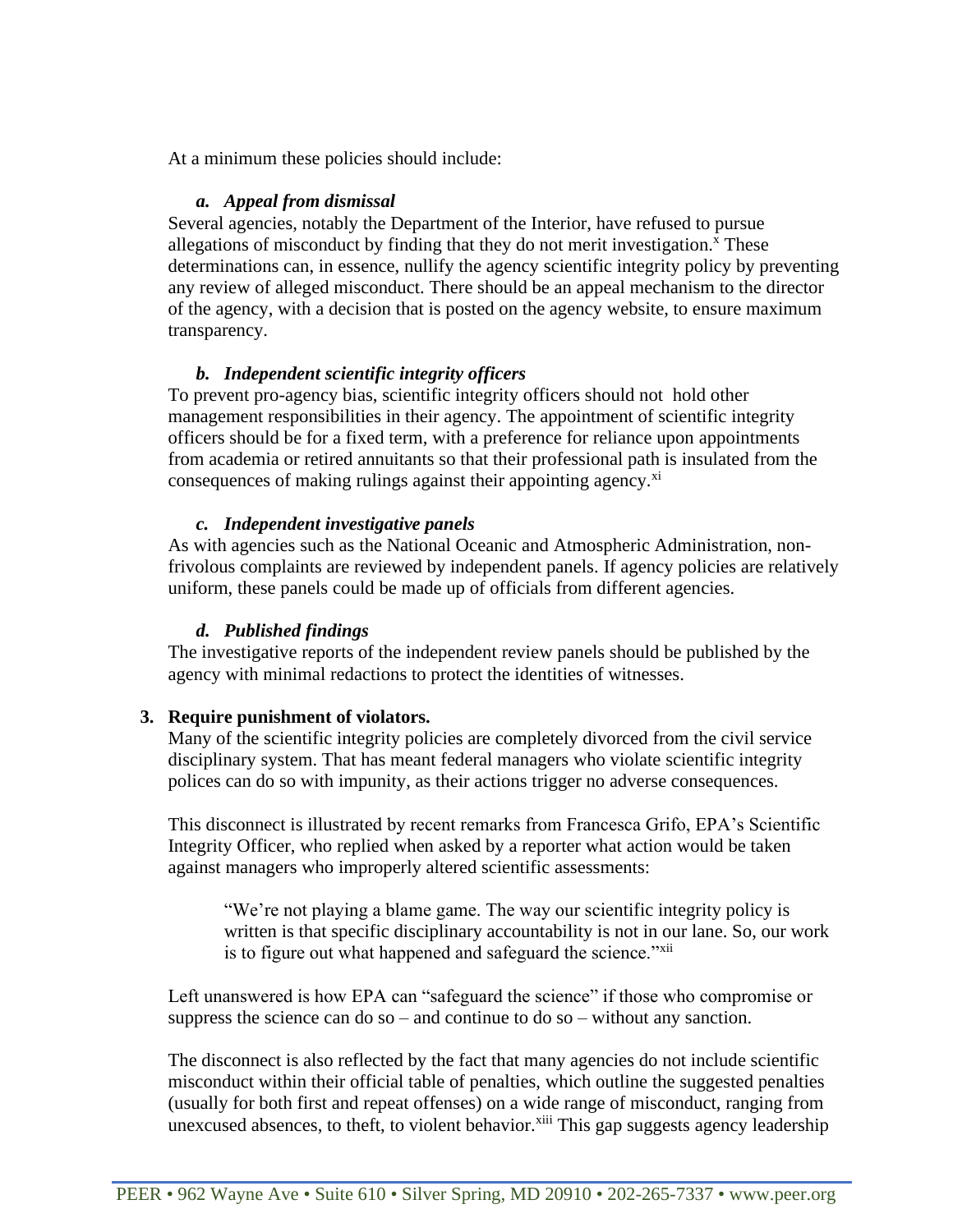does not consider scientific misconduct violations as worthy of discipline, as there is no suggested range of penalties even for deliberate scientific misconduct. ${}^{xiv}$ 

Some agencies, such as the Department of the Interior, prevent scientific integrity review panels from even recommending discipline for a manager guilty of violations.<sup>xv</sup> Moreover, typically policies do not require disciplinary review in the event that an adverse finding is made, or even make a referral for that purpose. Thus, politicallymotivated scientific suppression, alteration, or other misconduct largely goes unpunished.

## *a. Mandatory punishment*

OSTP should require agencies to impose penalties for those found to have violated the policy. For example, supervisors found to have retaliated against a whistleblower are punished with a three-day suspension with the possibility of demotion. A second offense is punishable by removal.<sup>xvi</sup>

PEER urges that OSTP adopt these minimum penalties for supervisors who violate the scientific integrity policy and require each agency to incorporate these sanctions into its own table of penalties.

# *b. Punish political appointees*

One major anomaly in these policies supposedly aimed at curbing political manipulation of government science is the lack of clear application to political appointees. It is political appointees, after all, who presumably are a major source for politically motivated misconduct.

Political appointees, however, are beyond the reach of the civil service disciplinary process. They are only answerable to the political official who appointed them. To the extent that the official is acting to further the agency's political agenda, it is unlikely that person will face any punishment and, in fact, may even be promoted.

As the White House has issued a statement indicating zero tolerance for acts of incivility, OSTP should require that all agencies adopt a similar zero tolerance policy that any political appointee found guilty of scientific misconduct (or the loss of scientific integrity) should be removed from federal service. Thus, when a scientific integrity officer or review panel determines that a political appointee has engaged in scientific misconduct or caused the loss of scientific integrity, the identity of that official should be reported both to the White House and to the relevant Cabinet Officer. Such reports should be publicly displayed on the agency website.

# **4. Create protections for scientists.**

The 2009 Obama Scientific Integrity Directive called for "additional" expanded whistleblower protections or procedures to prevent retaliation against or suppression of scientific work due to its policy, economic, or political implications.<sup>xvii</sup> This part of Obama's Directive was largely ignored or given lip service.<sup>xviii</sup>

Most of the policies reference the Whistleblower Protection Act (WPA) as the sole source of legal protection for scientists. However, in this context, the WPA only covers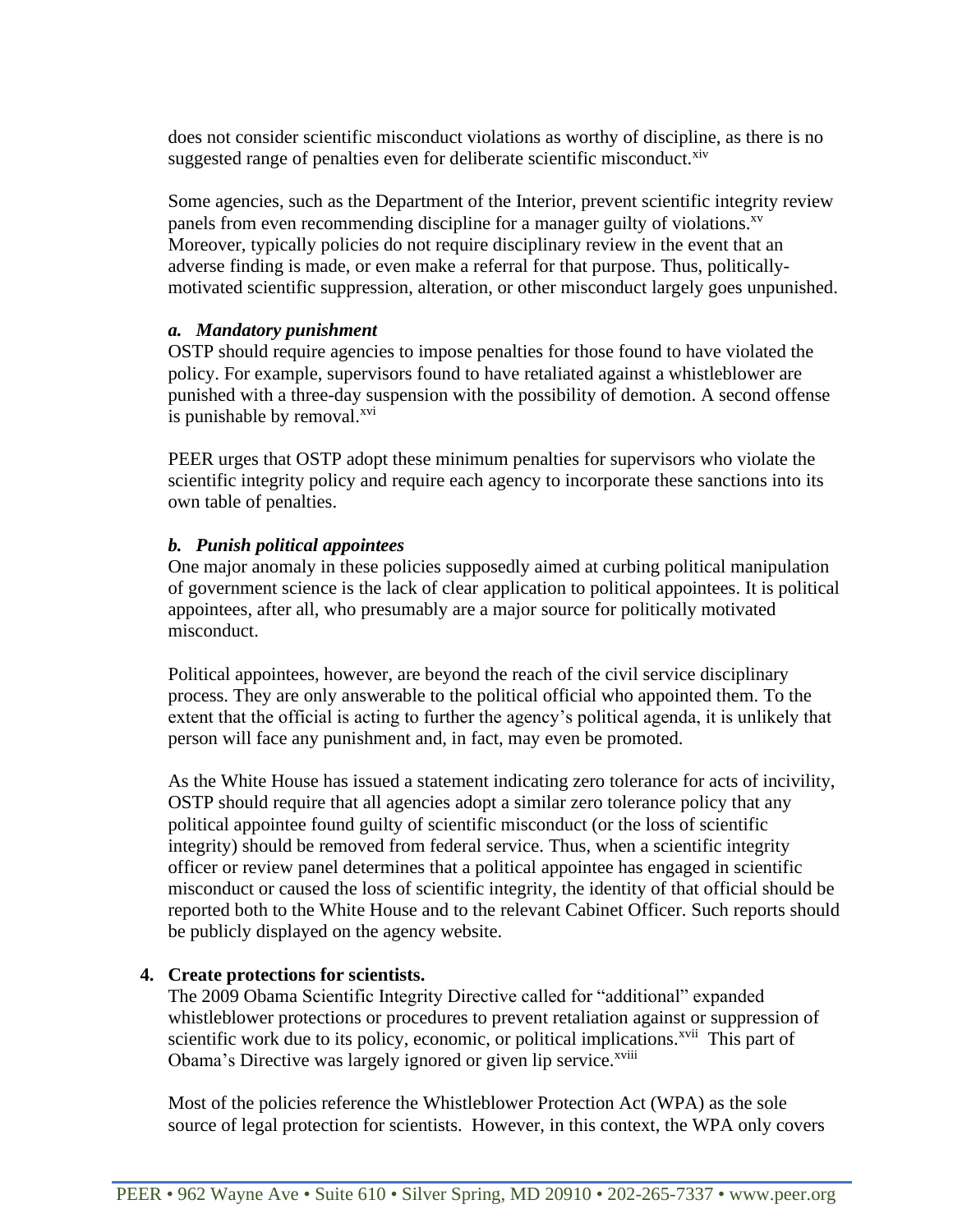disclosures of violation of agency rules. Thus, scientists who file scientific misconduct/integrity complaints are disclosing an alleged violation of a rule and, for that reason, already have whistleblower status. In this regard, PEER has successfully represented scientists who suffered reprisal after filing these complaints before the Office of Special Counsel (OSC) on the basis that filing that complaint entitled that person to whistleblower protection.<sup>xix</sup>

The WPA does not cover scientists who are not whistleblowers but who are suffering retaliation or obstruction for pursuing research on controversial matters or publishing research that does not support an agency position. Nor does the WPA cover scientists who face blowback after expressing a differing professional opinion – an option explicitly endorsed by some agency policies.<sup>xx</sup>

In addition, while some of the policies that provide for the filing of differing professional opinions express that those who make those filings will be protected, these policies do not specify what these protections will be and who would implement them.<sup>xxi</sup>

In short, President Obama's promise of "additional" protections for scientists who face reprisals due to the substance or context of their research findings has largely gone unfulfilled.

Protection of whistleblowers required the enactment of a law – the Whistleblower Protection Act (which has been statutorily strengthened in subsequent years to combat agency evasions). The ideal solution would be for Congress to enact a Scientist Protection Act which would provide protections that are enforceable against the Executive Branch in court, in the same manner that, for example, the Whistleblower Protection Act is enforced. OSTP can and should recommend such legislation to Congress.

In the absence of a new statute, OSTP should create an administrative path to address enforcement of scientific integrity policies. Apart from protecting whistleblowers, OSC has very broad but little-used jurisdiction under 5 USC § 1216:

"(a) In addition to the authority otherwise provided in this chapter, the Special Counsel shall, except as provided in subsection (b), conduct an investigation of any allegation concerning . . . (4) activities prohibited by any civil service law, rule, or regulation, including any activity relating to political intrusion in personnel decisionmaking." (Emphasis added.)

OSC uses this authority to take action to remedy and prevent discrimination on the basis of sexual orientation in the federal workplace by enforcing an executive order to that effect. Similarly, with a directive from the White House, OSC could extend protection to scientists.

Thus, OSTP could fill this scientist protection vacuum by requiring that all agency policies explicitly prohibit retaliation based upon the content of scientific research or its implications, or for expressing differing professional opinions.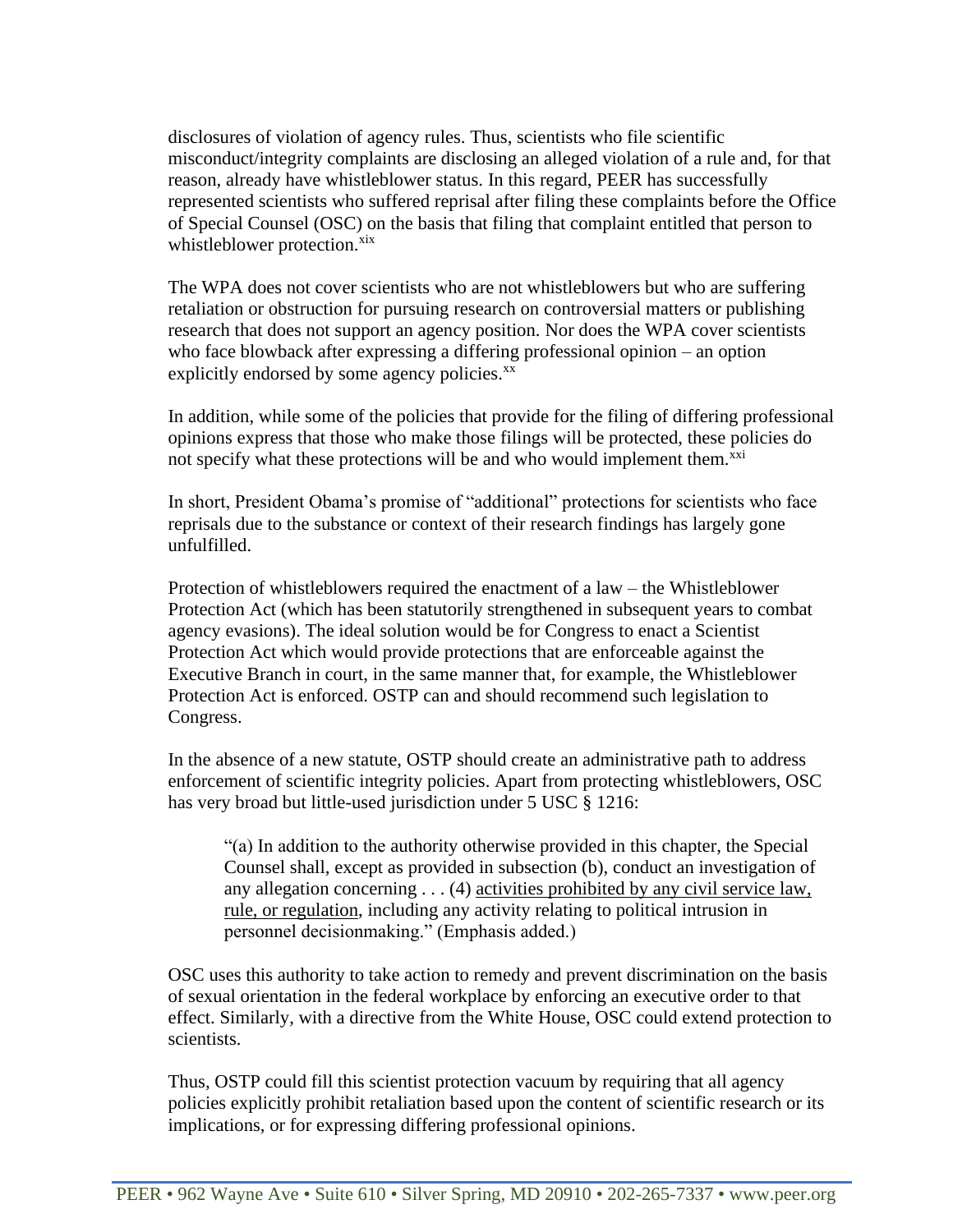OSTP could make this jurisdiction even clearer by requiring agencies to include information about this prohibition against scientific retaliation when educating their employees about their whistleblower rights. In addition, OSTP could ask OSC to integrate scientific integrity policy information into its required certification of agencies' WPA training programs.

## **5. Ensure adoption of uniform transparency practices.**

The ability of a scientist to publish or to speak with a reporter should not vary from agency to agency. Nor should scientific information be treated as confidential by one agency when another agency considers this same information a public record that may be released upon request or is affirmatively posted.

When President Biden issued an Executive Memo to all agencies on the topic of scientific integrity on January 27th, the White House issued an accompanying "Fact Sheet" claiming that this action sends:

"a clear message that the Biden-Harris Administration will protect scientists from political interference and ensure they can think, research, and speak freely to provide valuable information and insights to the American people."<sup>xxii</sup>

But nothing in the presidential memo guaranteed scientific freedom or transparency. In fact, the agency-by-agency approach the President initiated carries the risks of actually undermining scientific transparency and freedom to research and/or publish.

Every bureaucracy seeks to control the information its employees relay to the outside world. If agencies really valued transparency or a scientist's right to publish, there would be a reduced need for any scientific integrity policies – let alone new, improved policies.

In truth, agency managers become uncomfortable when their staff talk to reporters off the leash, so to speak. Nor do managers like to be surprised by new research authored by agency staff that has not been thoroughly vetted to assure concurrence with the agency's policy agenda.

The experience under the Obama administration in initially adopting scientific integrity policies individually drafted by agency managers underlines the danger presented to transparency and research freedom by this agency-specific approach. Perhaps the most egregious example was the policy developed by the U.S. Department of Agriculture. Its Scientific Integrity Policy explicitly authorizes it to block publication of research containing any –

"…statements that could be construed as being judgments of or recommendations on USDA or any other federal government policy."<sup>xxiii</sup>

This stunning gag order buried in the middle of a scientific integrity policy seems premised on the notion that science has its place, so long as it does not ruffle any feathers by raising implications about the effects of government policies. Applied broadly, this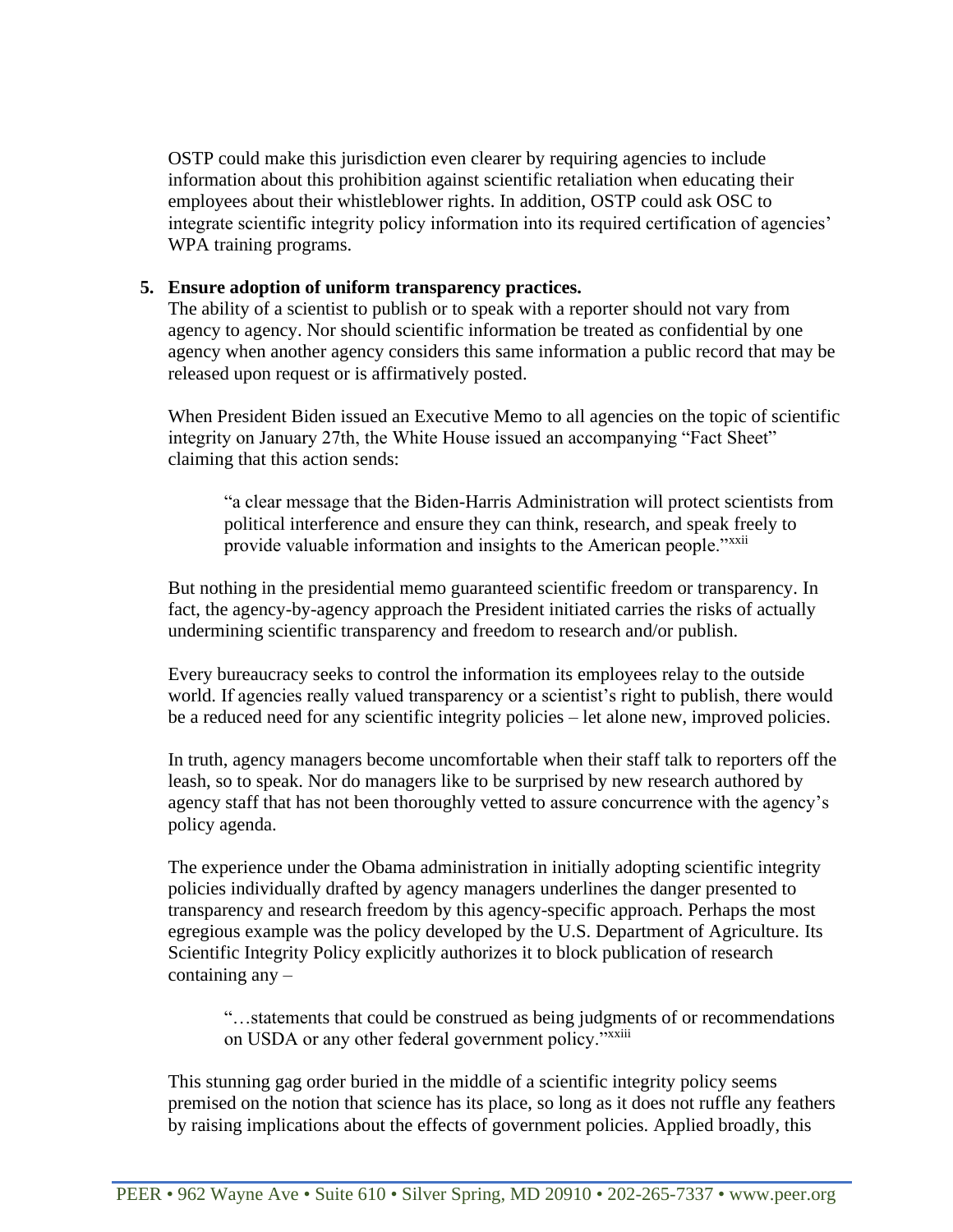restriction is of questionable constitutionality when applied to scientists' work on their own time, outside their official role.<sup>xxiv</sup> For example, PEER represented a USDA entomologist who was ordered to remove his authorship of an article in a peer-reviewed publication due to the references in the paper to impacts from industrialized mono-crop agriculture.<sup>xxv</sup>

It is said that sunlight is the best disinfectant. In this context, greater transparency is a prophylactic to suppression or alteration of scientific information, because this misconduct cannot stay hidden behind closed doors. To that end, PEER urges OSTP to adopt clear and uniform measures in following three areas of scientific freedom and transparency:

# *a. Right to publish*

A PEER analysis of policies in effect at 18 cabinet or independent agencies, as well as seven sub-cabinet departments and two arms of the White House, reveals that most have provisions that limit or prohibit publication of research.<sup>xxvi</sup> Moreover, when political censorship or suppression of research occurs in these science-based agencies affected scientists have little legal recourse if their work is altered or squelched.

Several agencies explicitly require official approval before a scientist or specialist may submit any research for publication. Some agencies limit this review to work-related publications. Still other agencies, such as the Department of the Interior, have no publication policy at all, leaving scientists uncertain about what they may do. Another set of agencies has conflicting rules, while still others, such as USDA, prohibit certain publications altogether. By contrast, only a handful of agencies, such as the National Science Foundation, explicitly allow staff specialists to seek publication without prior official review.

One agency, NOAA, sends a peculiarly mixed message. On one hand, NOAA's policy encourages outside publication and sets up a review process that purports to prevent agency censorship. On the other hand, this NOAA policy is explicitly made to subject to a policy by its parent agency, the Department of Commerce, which requires official approval of all technical writings and speeches.<sup>xxvii</sup> Nor would Commerce respond to a PEER petition that it its policies be harmonized with that of NOAA or drop its control of research altogether.<sup>xxviii</sup>

On the other hand, the EPA had conceded the absence of any protocol for approval of employee publications in its original 2013 Scientific Integrity Policy. Seven years later, the agency approved a 70-page guide, entitled "Best Practices for Clearance of Scientific Products at EPA." xxix This guide, however, contains no substantive policies governing whether staff scientist submissions will be approved for publication. Instead, it lays out an elaborate gauntlet that a prospective staff author must navigate to first get clearance to release data, let alone have it published.

In short, for most federal scientists there is no guarantee that they may "research and speak freely," as the White House promised.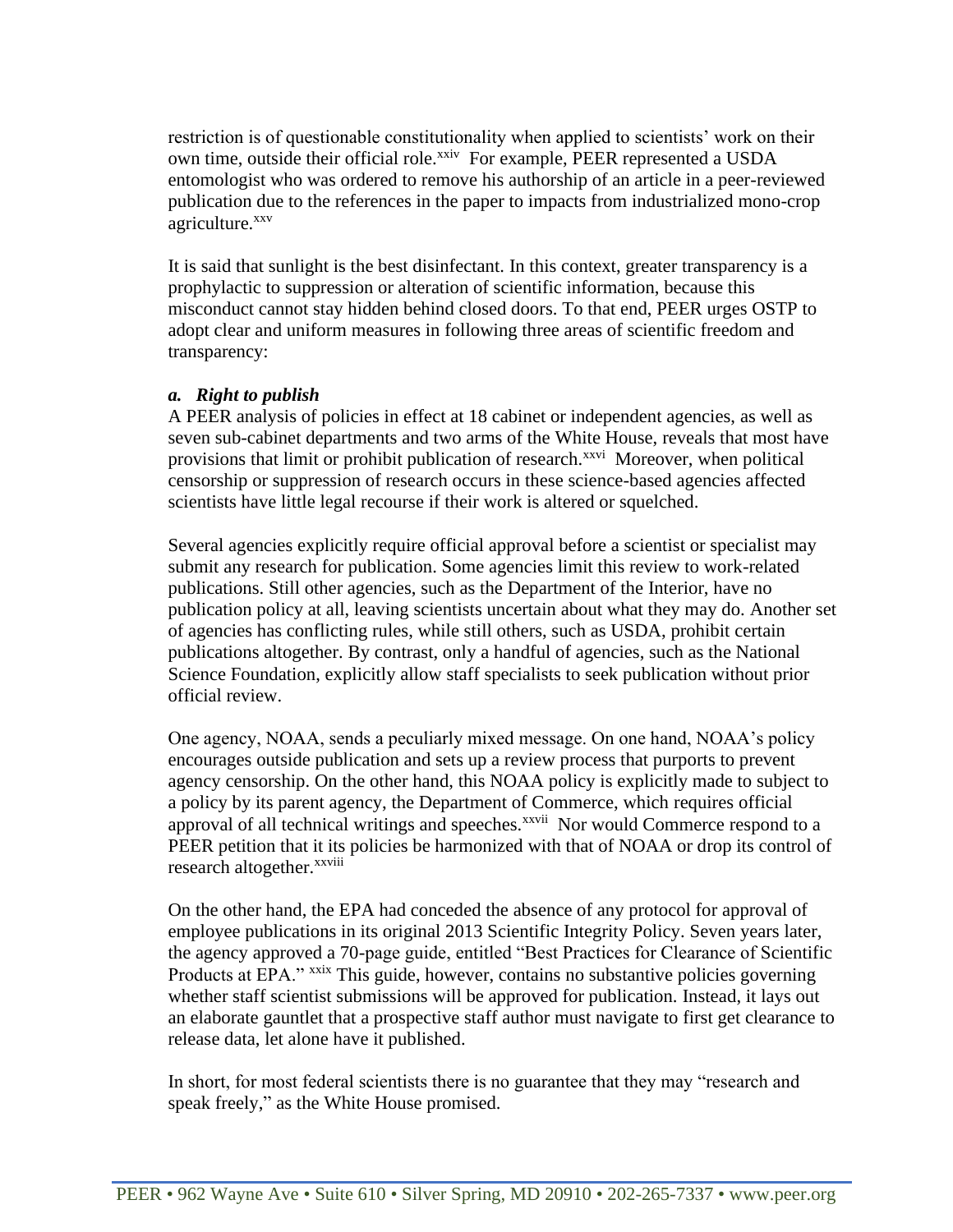Finally, there is no cogent rationale for different civilian science agencies having different clearance policies for approval of their scientists submitting research to a peerreviewed journal for publication. Why should a Fish and Wildlife Service (Interior) scientist have greater freedom to submit research to a peer-reviewed publication than a scientist from NOAA (Commerce)? All federal civilian scientists should have the same guaranteed right to seek publication of research without being subject to agency preapproval, with very limited exceptions such as national security concerns.

OSTP should prescribe a uniform freedom to publish standard that applies equally throughout civilian service. Those standards should ensure that agency approval is not required prior to submitting research for publication by a peer-reviewed journal.

### *b. Media Access*

A related area is the ability of federal scientists to answer questions put to them by media reporters. Here, again there is wide variation from agency to agency.

The U.S. Forest Service, for example, has an all-inclusive mandatory Headquarters review prior to the release of any information to the media.<sup>xxx</sup> Yet, its parent agency, USDA, has a Scientific Integrity Policy that declares "it is the policy of the Department to: (a) Encourage, but not require, USDA scientists to participate in communications with the media regarding their scientific findings (data and results)..."<sup>xxxxi</sup> However, the balance of that paragraph urges, but does not require coordination with both scientists' managers and press office before speaking with the media.

This duality is perhaps best exemplified by EPA. In an all-employee memo on April 12, 2021, incoming Administrator Michael Regan committed his agency to "transparency and operating in a "'fishbowl'"…EPA also should be accessible to the press, which performs a vital role in informing the public about EPA's actions." He added that coordination "with the managers of your program and media relations experts in the Office of Public Affairs" is requested only "When interacting with the press in the performance of your official duties..."<sup>xxxii</sup>

In early July 2021, PEER disclosed reports by scientists within EPA's Office of Pollution Prevention and Toxics (OPPT) of routine alteration of new and existing chemical assessments to remove or greatly downplay risk calculations.<sup>xxxiii</sup> That disclosure has received significant press attention.<sup>xxxiv</sup>

In an all-employee email of July 7, 2021, OPPT Chief of Staff Alison Pierce wrote:

"We've had a slight uptick recently in reporters contacting OPPT employees, so I'm sending out one of our periodic reminders that OPPT has SOPs in place should a member of the press reach out to you or your staff. Please remember that we are not authorized to answer press questions directly, and that OPPT (and EPA) have processes that should be followed should someone reach out to you."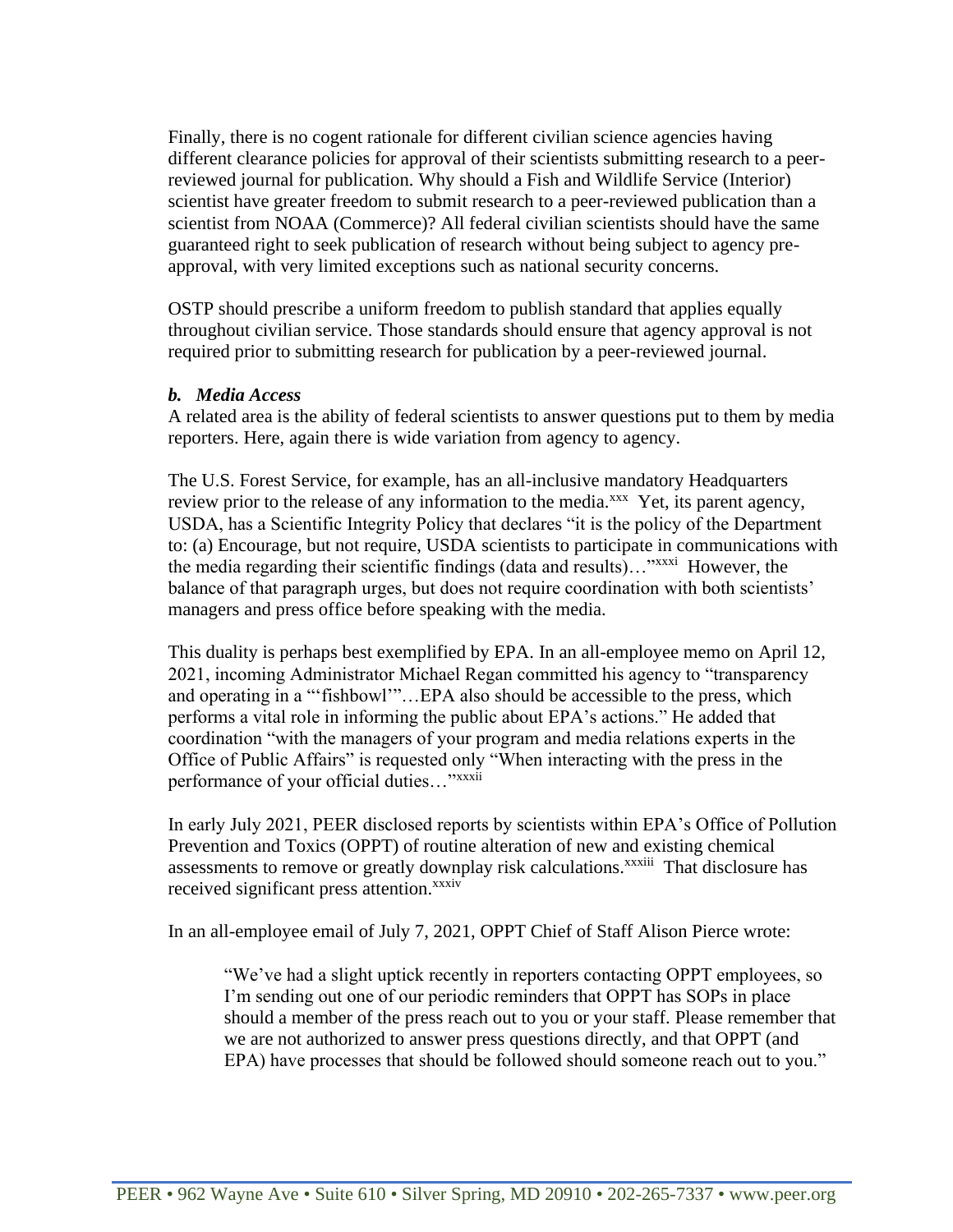Pierce distributed a protocol warning staff, if contacted by a reporter, "don't start answering any questions. Explain that press inquiries must be handled through our press office." xxxv

These conflicting messages underline a strong aversion on the part of agencies to allow their scientists to interact with members of the media. To the extent that the White House wants to overcome this ingrained institutional reluctance it should take steps to remove media muzzles from the hands of agency managers.

OSTP should require that all civilian agency scientific integrity policies stipulate that all civilian employees may speak with reporters without agency approval or pre-coordination if they are not speaking as official representatives of their agency.

## *c. Transparency of Agency Records*

Despite ample rhetoric devoted to the idea of transparency, public access to government research is not guaranteed by any agency scientific integrity policy.

In recent years, scientific transparency has been further narrowed by two developments. First, during the Trump administration, as more and more of its initiatives were challenged in court, federal agencies started purging administrative records to remove evidence that did not support the agency decision or revealed internal dissent or controversy in order to reduce the legal vulnerability of challenged actions.<sup>xxxvi</sup>

The second development was a recent U.S. Supreme Court decision (and the first majority opinion issued by Justice Amy Coney Barrett) that strengthens the ability of government agencies to withhold release of research materials to the public in response to Freedom of Information Act (FOIA) requests.<sup>xxxvii</sup>

With respect to administrative records, federal law requires agencies to compile and share "the whole record" to explain the basis for their actions. Yet, the statute does not define the term. Not only are there varying court opinions outlining what the record should contain, but agencies themselves have taken different positions on what should be included.

For example, the NOAA guidance states that the administrative record "consists of all documents and materials directly or indirectly considered by agency decision-makers and includes evidence contrary to the agency's position."

By contrast, the EPA takes the position that "materials containing solely the policy advice, recommendations, or opinions of EPA or other federal government staff that were generated as part of the internal deliberative process for formulating the EPA decision are not generally part of the administrative record."

It seems oxymoronic that an administrative record to enable a court to gauge the quality of official decision-making should exclude all deliberative documents. Nor is there an apparent rationale for the scope of an administrative record to vary from agency to agency or from administration to administration.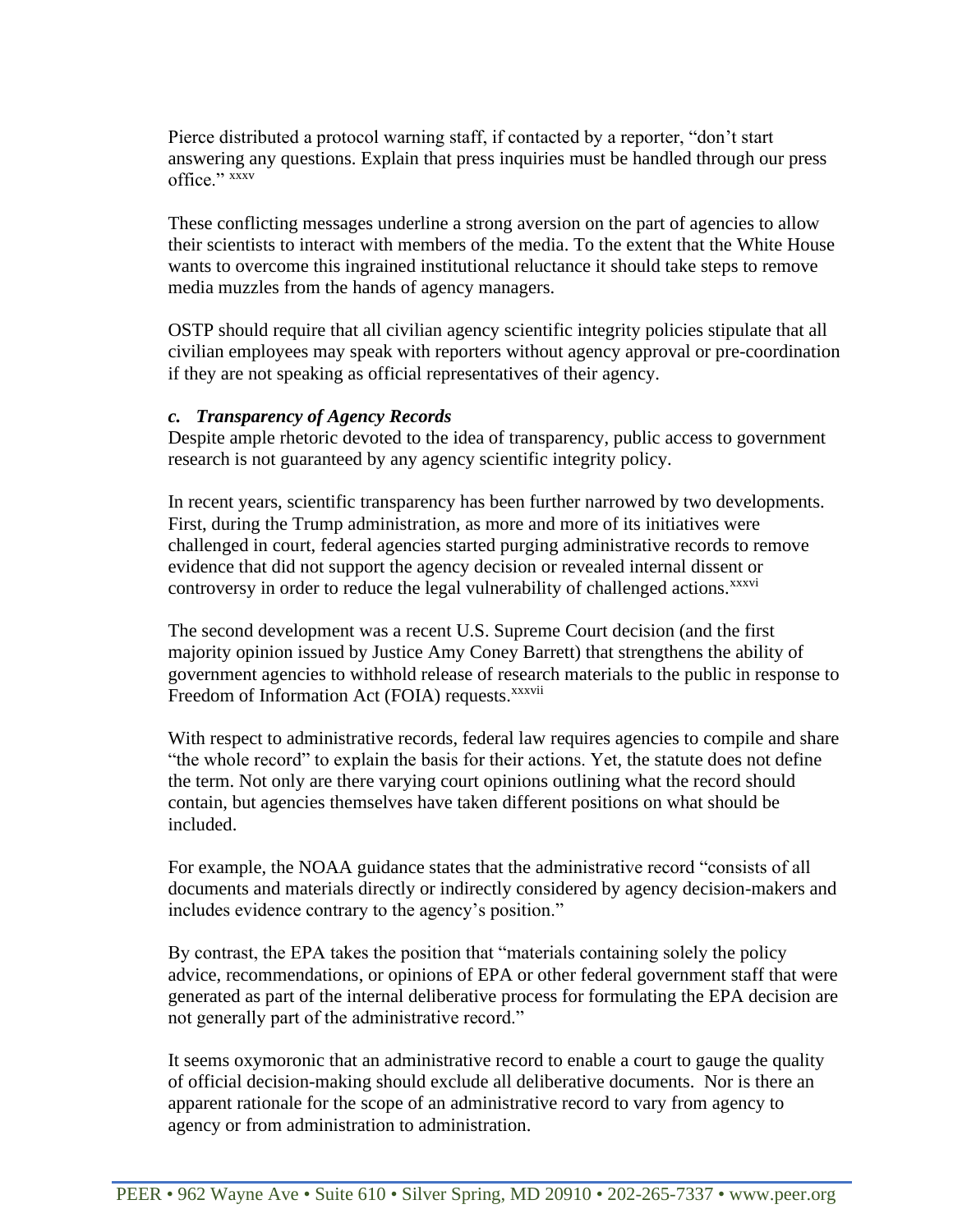As for FOIA, as things stand now, agencies can functionally hide scientific research from public view by simply keeping it in draft form, for weeks, months, and, in some cases, years.<sup>xxxviii</sup>

Yet, an agency's legal ability to withhold documents is not a requirement that they be withheld. Withholding material under FOIA exemptions is largely discretionary. Nothing prevents an agency from releasing studies, analyses, or technical findings merely because they are not finalized or still in "draft" form.

To the extent that the Biden administration wants to ensure scientific transparency, relying upon agency discretion does not look to be a promising path. Nor should different agencies have different stances for deciding what information should be included in the administrative record or is releasable under FOIA.

Transparency requires an affirmative policy that inconvenient facts should not be excluded from outside scrutiny. This transparency posture should be uniform across government.

OSTP should require that every agency incorporate in its scientific integrity policy stipulations that: 1) Administrative records must include the whole record, including dissenting opinions; and 2) Scientific material, including "draft" studies shall not be withheld in responding to FOIA requests.

#### **Conclusion**

Only by adopting clear, mandatory standards for agency scientific integrity policies of the type outlined above will OSTP meet President Biden's charge to it:

"The Director of the Office of Science and Technology Policy (Director) shall ensure the highest level of integrity in all aspects of executive branch involvement with scientific and technological processes. This responsibility shall include ensuring that executive departments and agencies (agencies) establish and enforce scientific-integrity policies that ban improper political interference in the conduct of scientific research and in the collection of scientific or technological data, and that prevent the suppression or distortion of scientific or technological findings, data, information, conclusions, or technical results."xxxix

<sup>i</sup> <https://www.peer.org/new-obama-science-integrity-guidance-timid-torn-and-tardy/>

ii <https://www.peer.org/donald-trump-s-postponed-science-test/>

iii <https://peer.org/scientific-integrity-policies-now-dead-letters/>

iv <https://peer.org/federal-scientific-integrity-policies-missing-and-mediocre/>

v Se[e https://obamawhitehouse.archives.gov/omb/inforeg\\_agency\\_info\\_quality\\_links](https://obamawhitehouse.archives.gov/omb/inforeg_agency_info_quality_links)

vi See<https://peer.org/bidens-scientific-integrity-not-up-to-the-task/>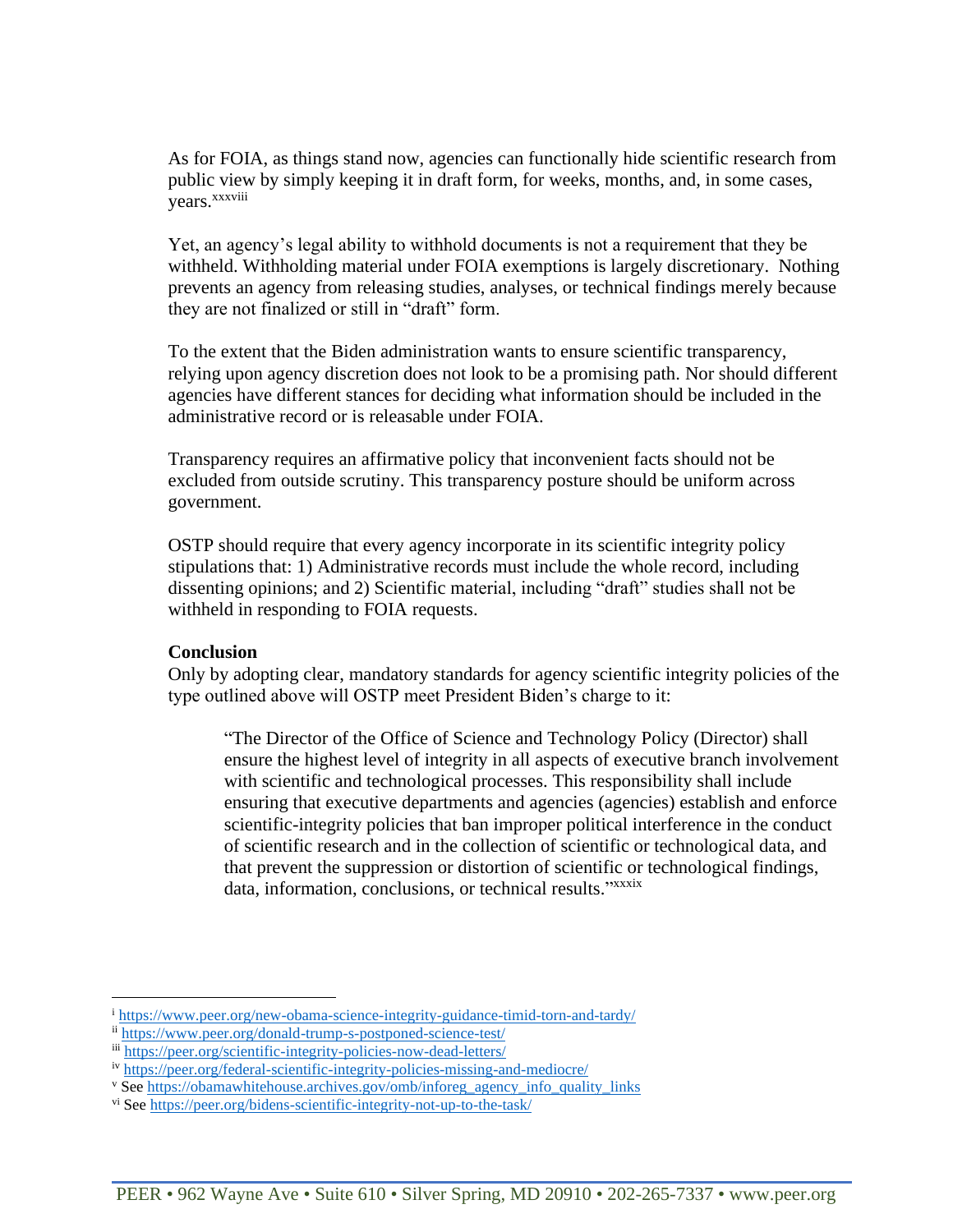vii 01-22-Protecting the Integrity of Government Science.pdf (whitehouse.gov) at 3.

viii <https://peer.org/epa-scientific-integrity-policy-stuck-in-utero/>

ix <https://peer.org/epa-science-integrity-program-is-beacon-of-false-hope/>

<sup>x</sup> <https://peer.org/can-biden-science-task-force-break-old-bad-habits/>

xi <https://peer.org/purged-science-advisor-tests-interiors-integrity-policies/>

xii <https://theintercept.com/2021/04/26/epa-corruption-cleanup/>

xii See, *e.g.*,<https://www.peer.org/scientific-fraud-infests-fish-and-wildlife-service-top-ranks/>

xii [https://thehill.com/homenews/administration/538788-white-house-press-aide-resigns-after-threatening-politico](https://thehill.com/homenews/administration/538788-white-house-press-aide-resigns-after-threatening-politico-reporter)[reporter](https://thehill.com/homenews/administration/538788-white-house-press-aide-resigns-after-threatening-politico-reporter)

 $x^{111}$  One of the few exceptions is the U.S. Fish & Wildlife Service Table of Penalties

https://training.fws.gov/courses/references/job-aids/supervisors/documents/TableofPenalties-FullDocument.pdf It provides: employees required to maintain a professional license or membership).

First Offense: Written Reprimand to 30-day suspension

Second Offense: 30-day suspension to removal

Third Offense: Removal Refer to 305 DM 3. 31"

By contrast, the scientific integrity policy is not referenced in the Department of Interior's Table of Penalties: <https://www.nifc.gov/eeo/docs/DOIManualTableOffensesPenalties.pdf>

xivFor example, EPA provides specific penalties for Research Misconduct under a 2000 presidential order on that subject<https://ori.hhs.gov/sites/default/files/epapolicy.pdf> but has made no similar penalty provision for violations. xv See DOI 305 DM 3 at 3.8 Processing Complaints of Scientific Misconduct or Loss of Scientific Integrity.

D(8): "The final report may make related recommendations, including changes to policy, but the report must not recommend any specific personnel actions or other corrective measures." (Emphasis added)

of its Scientific Integrity Policy.

xvi See 5 U.S. Code § 7515

xvii Memorandum of March 9, 2009: Scientific Integrity, 74 Fed. Reg. 10,671 (Mar. 11, 2009)

xviii See<https://www.peer.org/whistleblower-protections-for-scientists-sidelined/>

xix Se[e https://www.peer.org/whistleblower-protections-for-scientists-sidelined/](https://www.peer.org/whistleblower-protections-for-scientists-sidelined/)

xx See<https://www.peer.org/scientific-whistleblower-complaint-resolved/>

xxi For example, EPA's SIP Sec. IV declares that the agency "welcomes differing views and opinions on scientific and technical matters…"

EPA's SIP at IVA3c declares that the policy "extends whistleblower protection to all EPA employees…who express a differing scientific opinion" but does not explain what this means, how it works, or who enforces these protections. NOAA, in addition, purports to similarly protect persons accused but not convicted of misconduct. See

Administrative Order 202-735D.2 at Sec. 5.10. "NOAA protects those who uncover and report scientific and research misconduct, as well as those accused of scientific and research misconduct in the absence of a finding of misconduct, from prohibited personnel practices…" The nature of these protections remains unspecified.

xxii FACT SHEET: President Biden Takes Executive Actions to Tackle the Climate Crisis at Home and Abroad, Create Jobs, and Restore Scientific Integrity Across Federal Government | The White House

 $x$ <sup>xxiii</sup> USDA DR/1074-001, Sec.6(e)1)c1.

xxiv <https://www.peer.org/usda-sued-to-end-scientific-censorship/>

xxv <https://www.peer.org/usda-scientist-punished-for-pollinator-research/>

xxvi [https://www.peer.org/wp-content/uploads/attachments/12\\_10\\_18\\_PEER\\_analysis.pdf](https://www.peer.org/wp-content/uploads/attachments/12_10_18_PEER_analysis.pdf)

xxvii <https://www.peer.org/noaa-scientific-integrity-plan-has-big-gaps-to-fill-in/> At the same time, NOAA forbids "advocacy" by any scientist who receives one of its Sea Grants but has refused to clarify or rescind this overly-broad prohibition. See<https://www.peer.org/noaa-keeps-gag-rule-on-university-marine-scientists/>

xxviii Se[e https://www.peer.org/lift-gag-order-muzzling-noaa-scientists/](https://www.peer.org/lift-gag-order-muzzling-noaa-scientists/)

xxix [https://www.epa.gov/sites/production/files/2018-](https://www.epa.gov/sites/production/files/2018-05/documents/best_practices_for_clearance_of_scientific_products_at_epa_final_21may2018.pdf)

[05/documents/best\\_practices\\_for\\_clearance\\_of\\_scientific\\_products\\_at\\_epa\\_final\\_21may2018.pdf](https://www.epa.gov/sites/production/files/2018-05/documents/best_practices_for_clearance_of_scientific_products_at_epa_final_21may2018.pdf)

xxx See<https://www.peer.org/forest-service-chief-mum-on-why-he-imposed-gag-order/>

xxxi USDA DR/1074-001, Sec.6(e)1)a.

xxxii [https://www.epa.gov/sites/production/files/2021-04/documents/regan](https://www.epa.gov/sites/production/files/2021-04/documents/regan-messageontransparencyandearningpublictrustinepaoperations-april122021.pdf)[messageontransparencyandearningpublictrustinepaoperations-april122021.pdf](https://www.epa.gov/sites/production/files/2021-04/documents/regan-messageontransparencyandearningpublictrustinepaoperations-april122021.pdf)

xxxiii <https://www.peer.org/epa-risk-assessments-doctored-to-mask-hazards/>